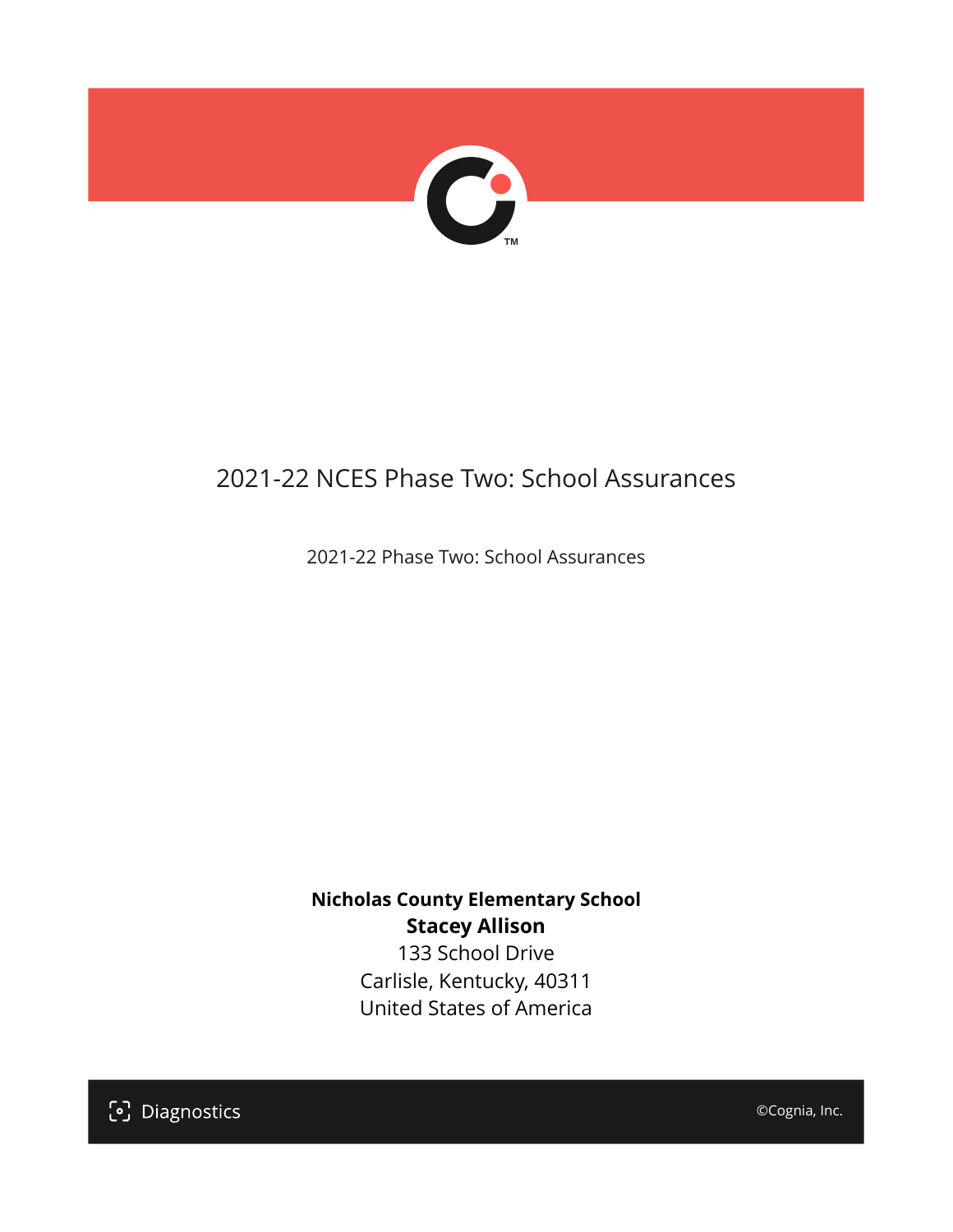Nicholas County Elementary School

#### **Table of Contents**

| 2021-22 Phase Two: School Assurances |  |
|--------------------------------------|--|
|                                      |  |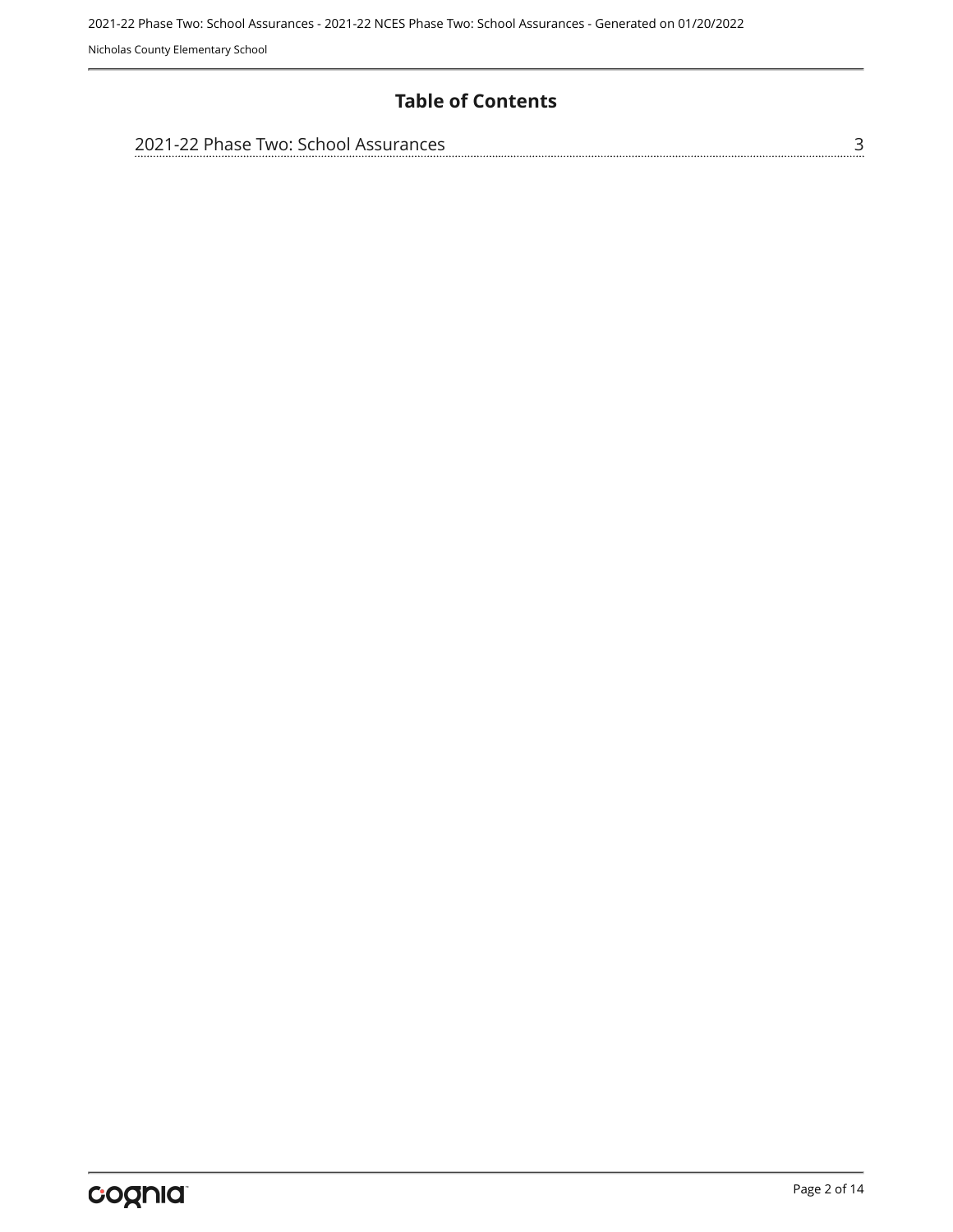### <span id="page-2-0"></span>**2021-22 Phase Two: School Assurances**

#### Introduction

Assurances are a required component of the improvement planning process (703 KAR 5:225). Please read each assurance carefully and indicate whether your school complies by selecting the appropriate response (Yes, No or N/A). If you wish to provide further information or clarify your response, space for comments is provided. Comments are optional. You may upload any supporting documentation as needed.

#### Federal Programs

1. If the school receives Title II, Part A funds, the school provides professional development for staff that is in accordance with the purpose of Title II, Part A of ESSA (job-embedded, evidence-based, sustainable, data-driven and classroom-focused); addresses the needs of all students; and, strives to ensure all students are transition ready as intended by Section 2103 of ESSA, which governs the local use of Title II, Part A funding.

 **Yes** o No N/A **COMMENTS**

2. The school ensures that the use of federal funding, including expenditures for certified or classified positions (e.g. counselors, nurses, media specialists, etc.), is reasonable and necessary in compliance with 2 CFR 200.403 and 200.405.

 **Yes** o No N/A **COMMENTS**

Title I Programs

3. The school ensures that all teachers and paraprofessionals working in a program supported with Title I, Part A funding meet applicable state requirements as required by Section 1111(g)(2)(J) of ESSA.

 **Yes**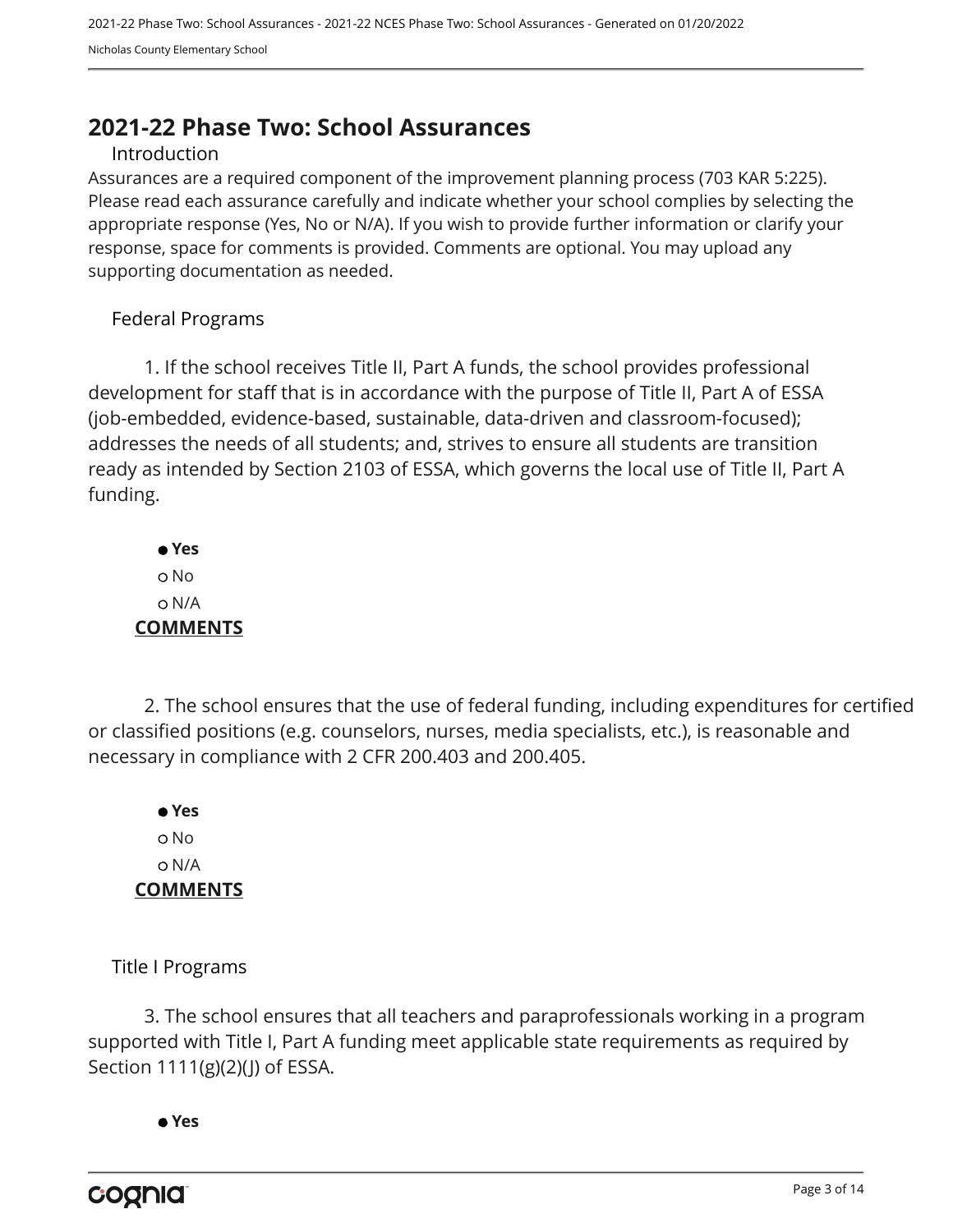No N/A **COMMENTS**

4. The school distributes to parents and family members of participating children, or all children in a schoolwide program, a written parent and family engagement policy, which is agreed on by such parents, that describes the means for carrying out the requirements of ESSA Section 1116 (c) through (f). The school makes the policy available to the local community and updates it periodically to meet the changing needs of parents and the school. For reference, Section 1116(b) of ESSA allows existing parent and family engagement policies the school may have in place to be amended to meet the requirements under Title I, Part A.

 **Yes** No N/A **COMMENTS**

5. The school convenes an annual meeting, at a convenient time, to which all parents of participating children, or all children in a schoolwide program, are invited and encouraged to attend, to inform parents of their school's participation in Title I, Part A and to explain the requirements of Title I, Part A, and the right of the parents to be involved, as required under Section 1116(c)(1).

 **Yes** o No N/A **COMMENTS**

6. The school offers a flexible number of meetings to parents, such as meetings in the morning or evening, and may provide, with funds provided under this part, transportation, child care, or home visits, as such services relate to parental involvement (ESSA Section 1116(c)(2).

 Yes  **No** N/A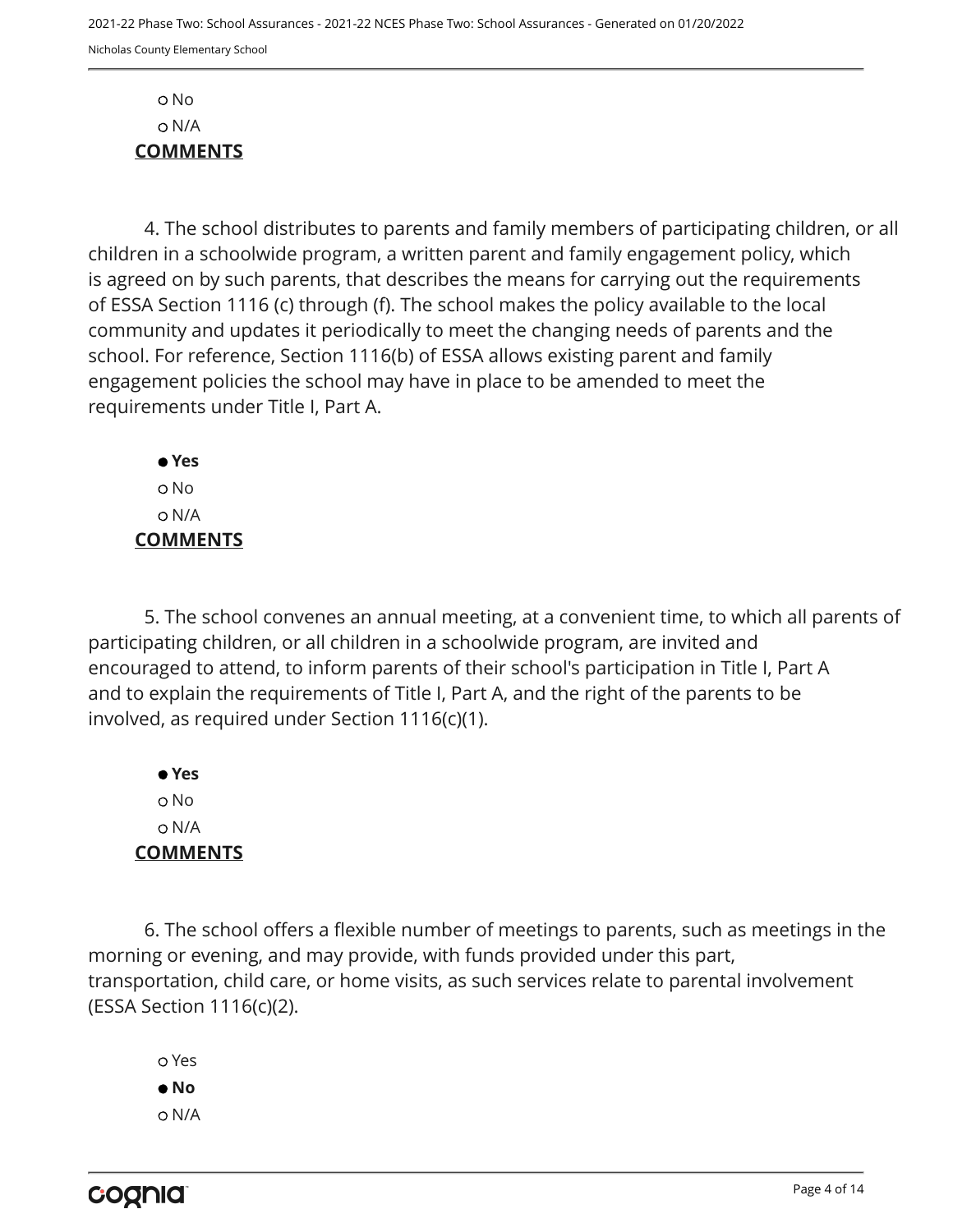#### **COMMENTS**

Due to the Covid 19 pandemic, our school district is limiting meetings within our school facilities as well as home visits at this time. In the future we hope to return to in person, on campus meetings and complying with all the indicators listed above in statement 6.

7. The school involves parents, in an organized, ongoing, and timely way, in the planning, review, and improvement of programs under Title I, including the planning, review, and improvement of the school parent and family engagement policy and the joint development of the schoolwide program plan undersection 1114(b), except that if a school has in place a process for involving parents in the joint planning and design of the school's programs, the school may use that process, if such process includes an adequate representation of parents of participating children (ESSA Section 1116 (c)(3)).

 **Yes** o No N/A **COMMENTS**

8. The school provides parents of participating children, or all children in a schoolwide program—

A. timely information about programs under Title I;

B. a description and explanation of the curriculum in use at the school, the forms of academic assessment used to measure student progress, and the achievement levels of the challenging state academic standards; and

C. if requested by parents, opportunities for regular meetings to formulate suggestions and to participate, as appropriate, in decisions relating to the education of their children, and respond to any such suggestions as soon as practicably possible (ESSA Section 1116  $(c)(4)$ ).

 **Yes** o No N/A **COMMENTS**

9. The school jointly develops with parents for all children served under this part a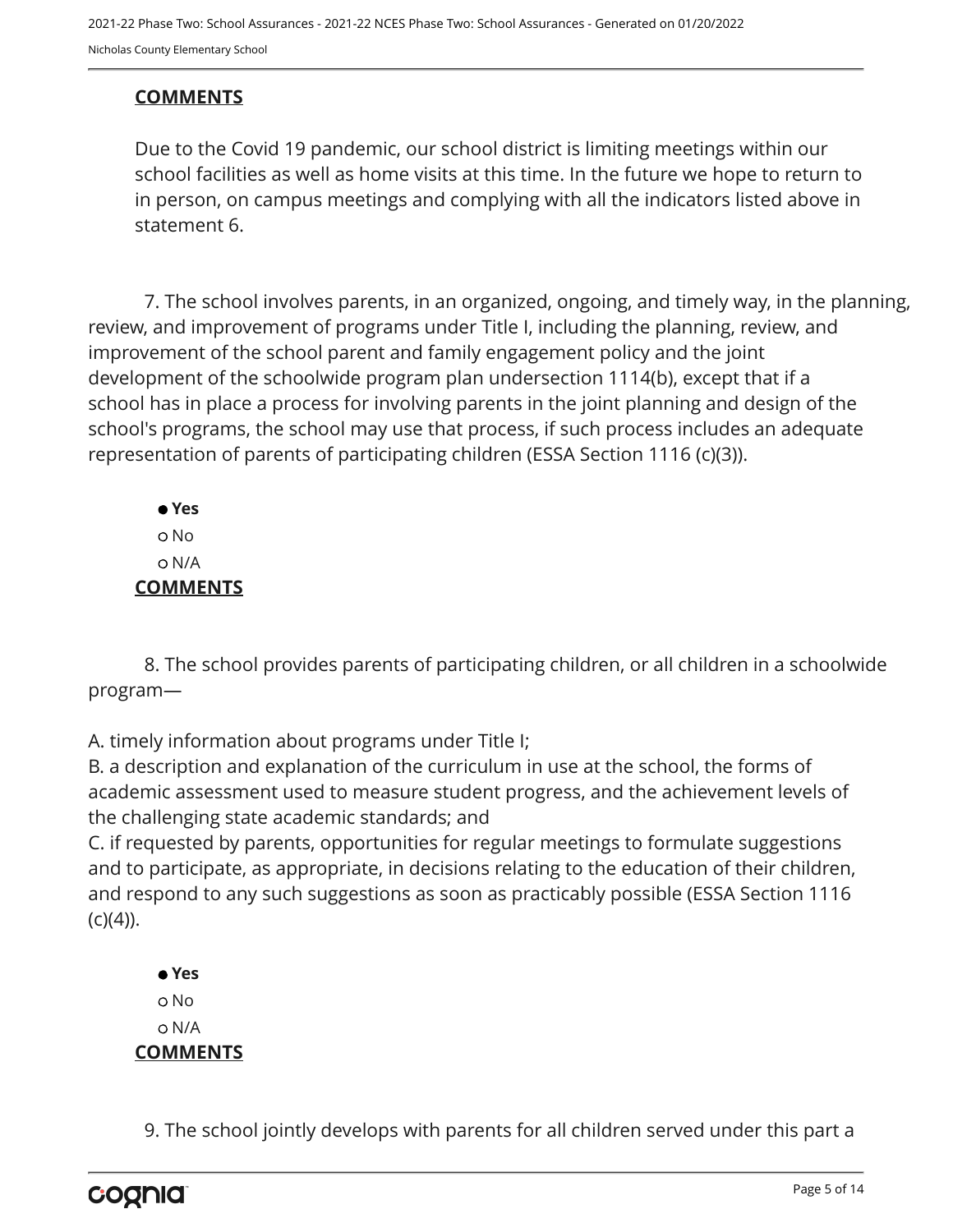school-parent compact that outlines how parents, the entire school staff, and students will share the responsibility for improved student academic achievement and the means by which the school and parents will build and develop a partnership to help children achieve the state's high standards. The compact meets the requirements outlined in ESSA 1116(d)(1-2).

 **Yes** No N/A **COMMENTS**

10. The school provides assistance to parents of children served by the school in understanding such topics as the challenging state academic standards, state and local academic assessments, the requirements of Title I, and how to monitor a child's progress and work with educators to improve the achievement of their children, as required by ESSA Section 1116(e)(1).

 **Yes** No N/A **COMMENTS**

11. The school provides materials and training to help parents to work with their children to improve their children's achievement, such as literacy training and using technology (including education about the harms of copyright piracy), as appropriate, to foster parental involvement, as required in ESSA Section 1116(e)(2).

 **Yes** No N/A **COMMENTS**

12. The school educates teachers, specialized instructional support personnel, principals, and other school leaders, and other staff, with the assistance of parents, in the value and utility of contributions of parents, and in how to reach out to, communicate with, and work with parents as equal partners, implement and coordinate parent programs, and build ties between parents and the school, as required in ESSA Section 1116(e)(3).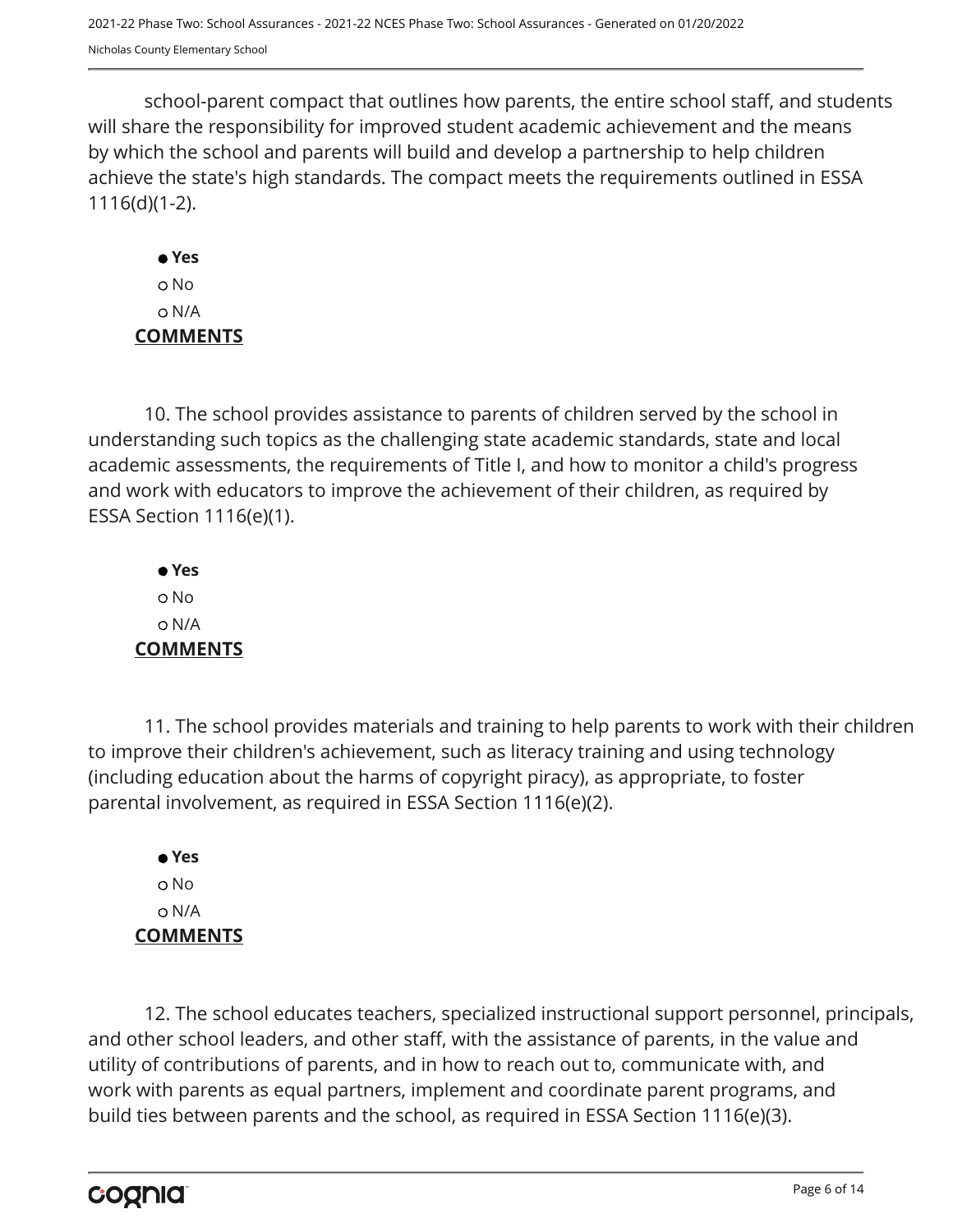**Yes** No N/A **COMMENTS**

13. To the extent feasible and appropriate, the school coordinates and integrates parent involvement programs and activities with other federal, state, and local programs, including public preschool programs, and conducts other activities, such as parent resource centers, that encourage and support parents in more fully participating in the education of their children (ESSA Section 1116(e)(4)).

 **Yes** o No N/A **COMMENTS**

14. The school ensures that information related to school and parent programs, meetings, and other activities is sent to the parents of participating children, or all children in a schoolwide program, in a format and, to the extent practicable, in a language the parents can understand, as required in ESSA Section 1116(e)(5).

 **Yes** No N/A **COMMENTS**

15. To the extent practicable, the school provides opportunities for the informed participation of parents and family members (including parents and family members who have limited English proficiency, parents and family members with disabilities, and parents and family members of migratory children), including providing information and school reports required under section 1111 in a format and, to the extent practicable, in a language parents understand (ESSA Section 1116(f)).

 **Yes** o No N/A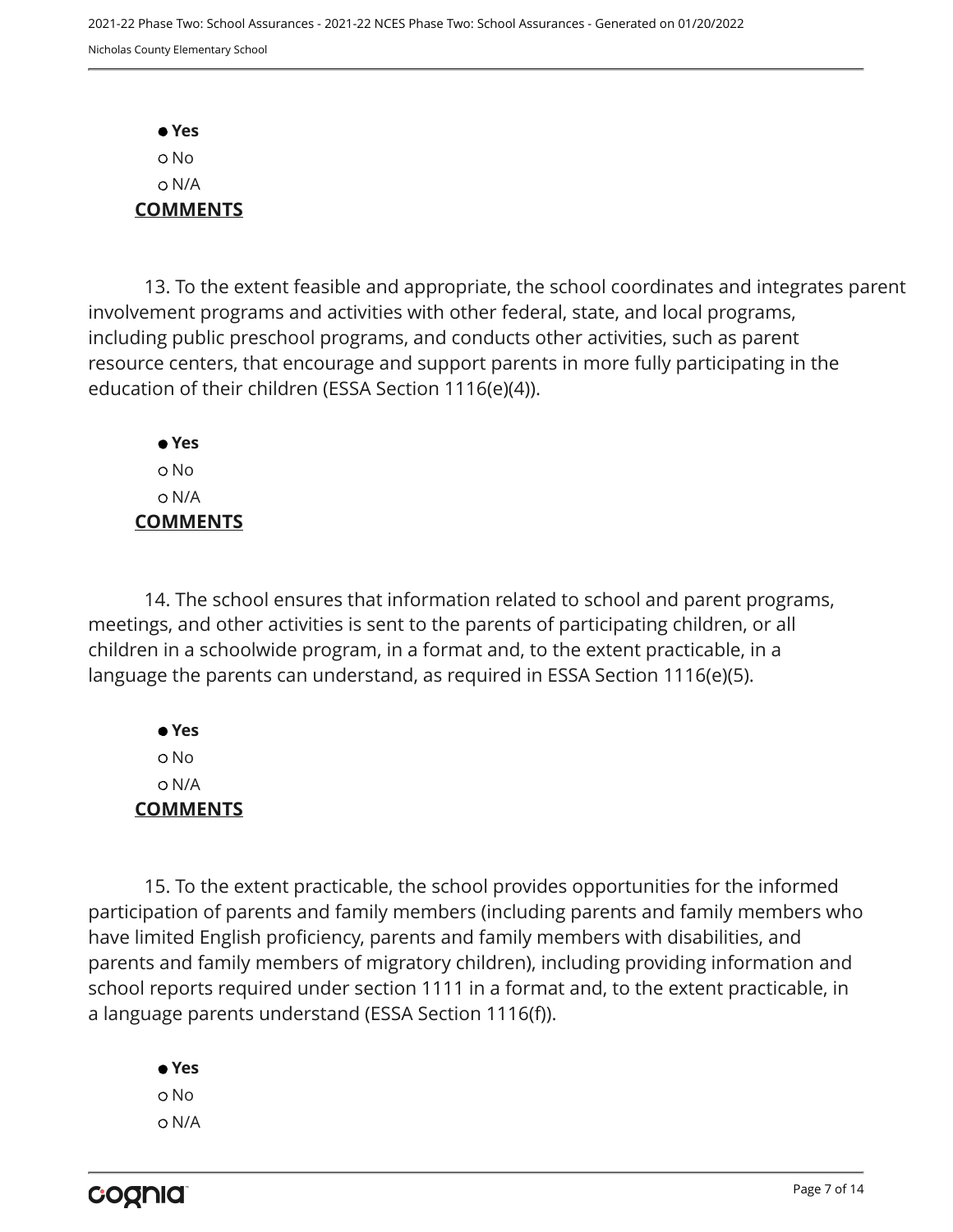#### **COMMENTS**

#### Title I Schoolwide Programs

16. If the school is implementing a schoolwide program, the school developed a comprehensive plan during a 1-year period or qualifies for an exception under Section 1114(b)(1) of the Every Student Succeeds Act (ESSA).

 **Yes** No N/A **COMMENTS**

17. If the school is implementing a schoolwide program, the school developed a comprehensive plan with the involvement of parents and other members of the community to be served as well as individuals who will carry out such plan (e.g. teachers, administrators, classified staff, etc.) as required by Section 1114(b)(2) of ESSA.

 **Yes** o No N/A **COMMENTS**

18. If the school is implementing a schoolwide program, the school developed a comprehensive plan that will remain in effect for the duration of the school's participation under Title I, Part A of ESSA as required by Section 1114(b)(3) of ESSA.

 **Yes** No N/A **COMMENTS**

19. If the school is implementing a schoolwide program, the school developed a comprehensive plan that is available to district leadership, parents, and the public and in an understandable and uniform format as required by Section 1114(b)(4) of ESSA.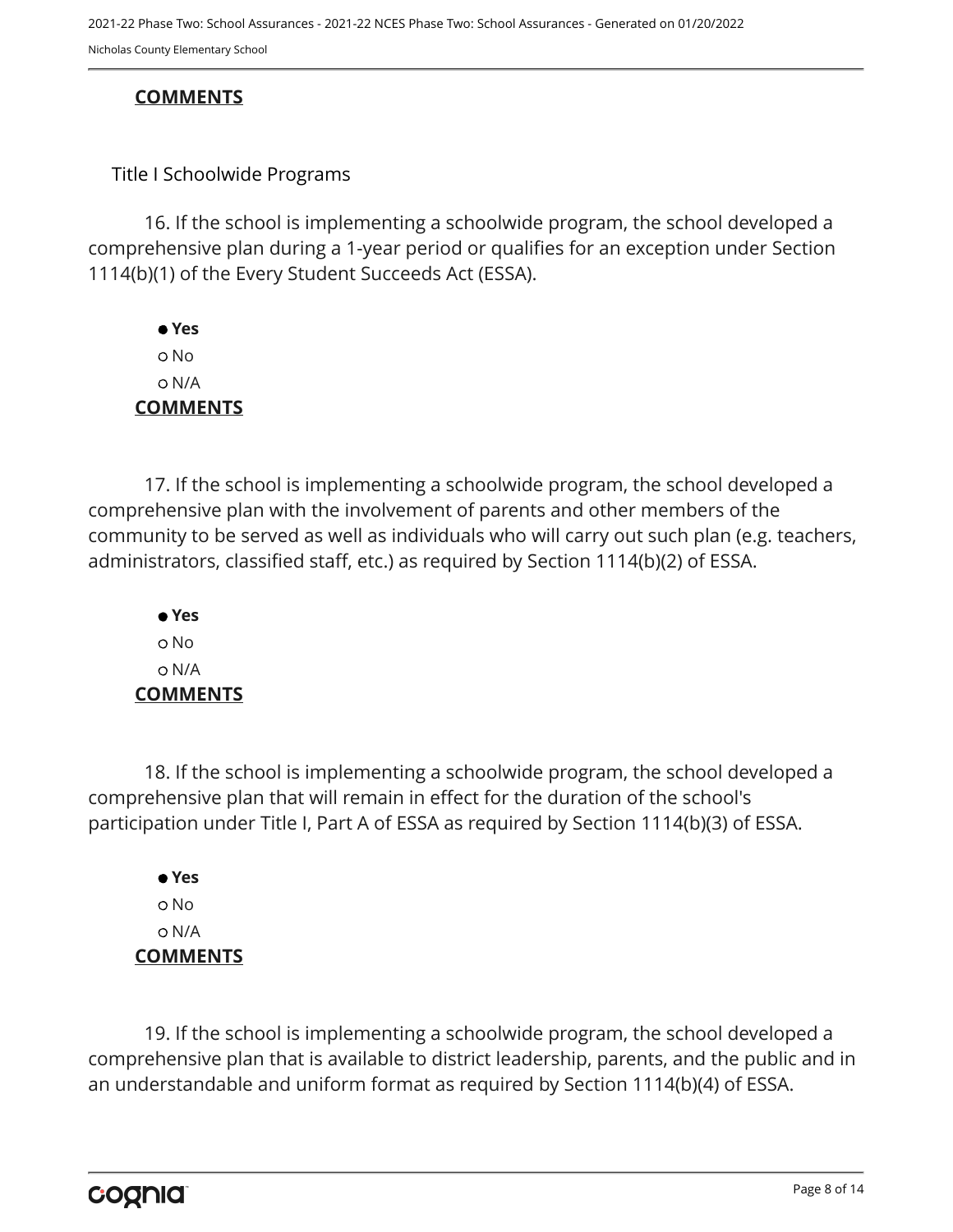**Yes** o No N/A **COMMENTS**

20. If the school is implementing a schoolwide program, the school developed a comprehensive plan that, to the extent appropriate and applicable, coordinates with other federal, state, and local programs, including but not limited to the implementation of improvement activities in schools identified for comprehensive or targeted support and improvement, as required by Section 1114(b)(5) of ESSA.

 **Yes** No N/A **COMMENTS**

21. If the school is implementing a schoolwide program, the school developed a comprehensive plan that is based on a comprehensive needs assessment, which included a review of academic achievement data, and includes, among other items, a description of the strategies the school will implement to address school needs as required by Section 1114(b)(6) of ESSA. The comprehensive needs assessment was developed with the participation of individuals who will carry out the schoolwide program plan, and the school documents how it conducted the needs assessment, the results it obtained, and the conclusions it drew from those results, as required by 34 CFR 200.26 (Code of Federal Regulations).

 **Yes** No N/A **COMMENTS**

22. If the school is implementing a schoolwide program, the school developed, pursuant to Section 1114(b)(7), a comprehensive plan that includes a description of the strategies to be implemented to address school needs, including how such strategies: (1) provide opportunities for all children; (2) use methods and instructional strategies that strengthen the academic program in the school, increase learning time, and provide an enriched and accelerated curriculum; and, (3) address the needs of all children through,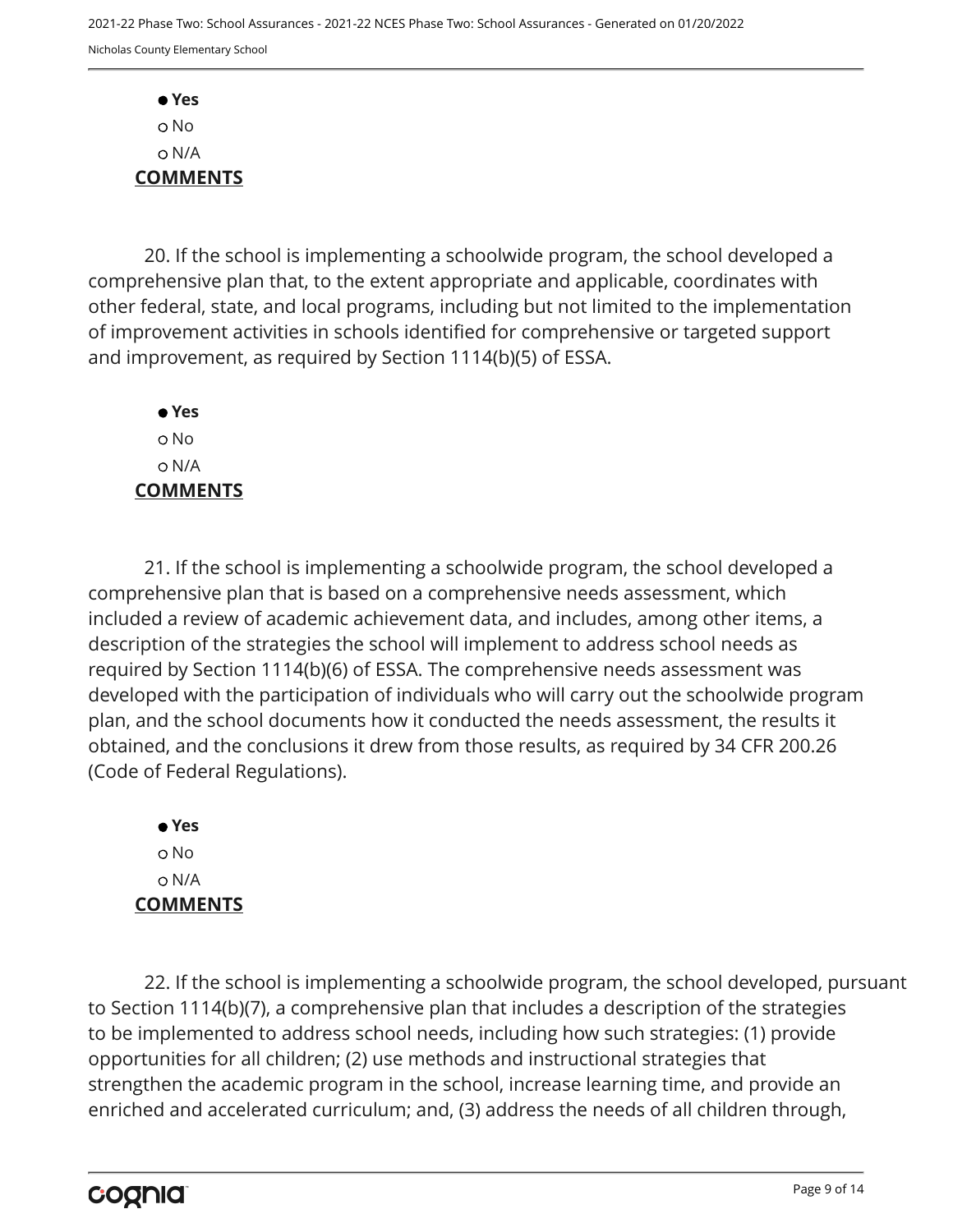for example, the following activities: school-based mental health programs; a tiered model to prevent and address behavioral problems; professional development to improve instruction and use of data from academic assessments, and to recruit and retain effective teachers; and/or, strategies for assisting preschool children transition to local elementary school programs.

 **Yes** No N/A **COMMENTS**

23. The school regularly monitors the implementation and results achieved by the schoolwide program, using data from the state's annual assessments and other indicators of academic achievement. The school determines whether the schoolwide program has been effective in increasing the achievement of students in meeting the challenging state academic standards, particularly for those students who had been furthest from achieving the standards. The school revises the plan as necessary based on student needs and on the results of the regular monitoring, to ensure continuous improvement of students in the schoolwide program and to ensure that all students are provided opportunities to meet the challenging state academic standards, as required by Section 1114 (b)(3) of ESSA and 34 CFR 200.26.

 **Yes** o No N/A **COMMENTS**

Title I Targeted Assistance School Programs

24. If the school is implementing a targeted assistance school program, participating students are identified in accordance with Section 1115(c) and on the basis of multiple, educationally related, objective criteria.

 Yes o No  **N/A COMMENTS**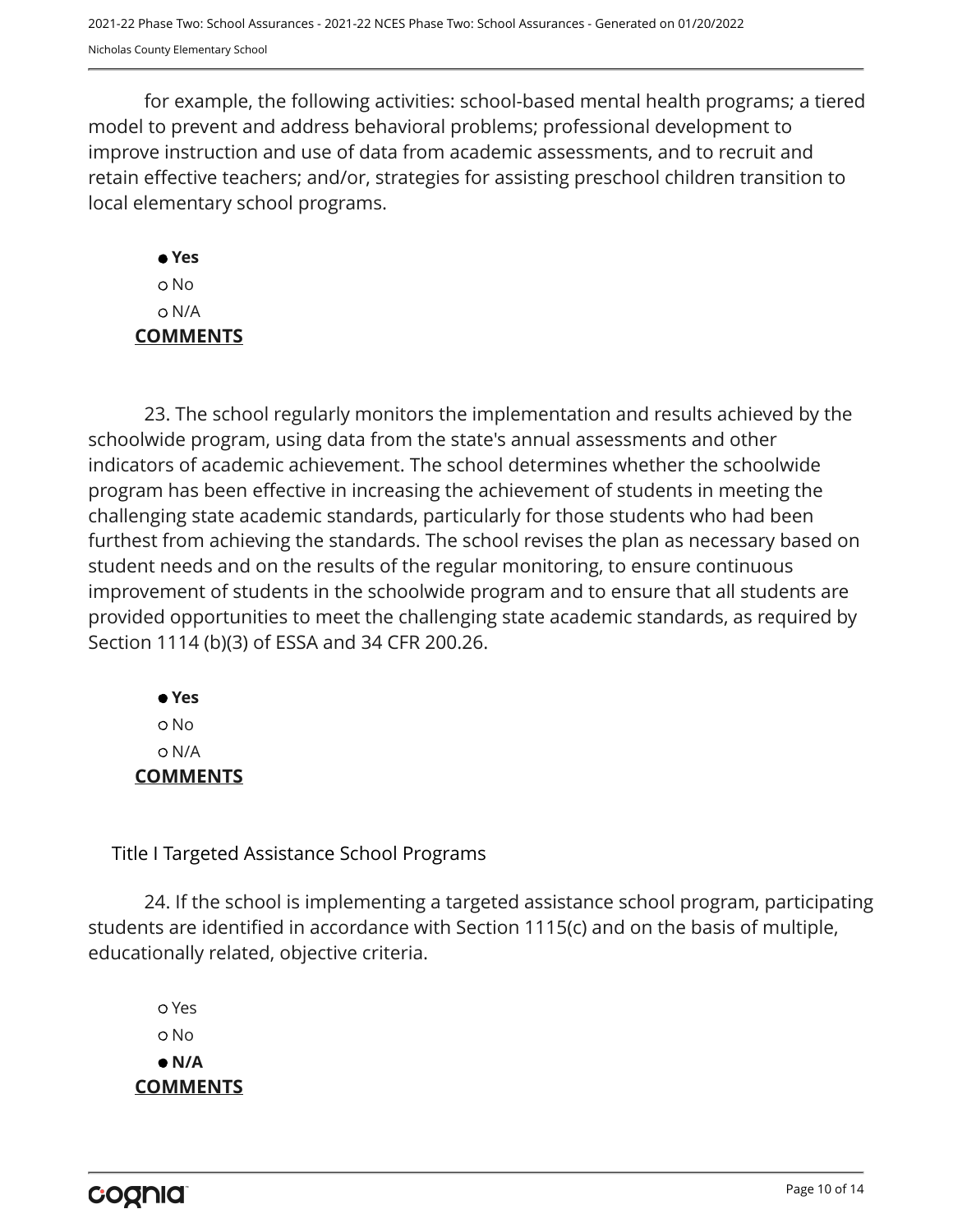25. If the school is implementing a targeted assistance school program, the school serves participating students using resources under Title I, Part of ESSA to meet challenging state academic standards as required by Section 1115(b)(2)(A) of ESSA.

 Yes No  **N/A COMMENTS**

26. If the school is implementing a targeted assistance school program, the school serves, pursuant to Section 1115(b)(2)(B) of ESSA, participating students using methods and instructional strategies to strengthen the academic program of the school, which may include, for example, expanded learning time, summer programs, and/or a tiered model to prevent and address behavioral problems.

 Yes No  **N/A COMMENTS**

27. If the school is implementing a targeted assistance school program, the school serves participating students by coordinating with and supporting the regular educational program as required by Section 1115(b)(2)(C) of ESSA.

 Yes No  **N/A COMMENTS**

28. If the school is implementing a targeted assistance school program, the school serves participating students by providing professional development to, for example, teachers, administrators, classified staff, and/or other school personnel who work with participating students as required by Section 1115(b)(2)(D) of ESSA.

Yes

cognia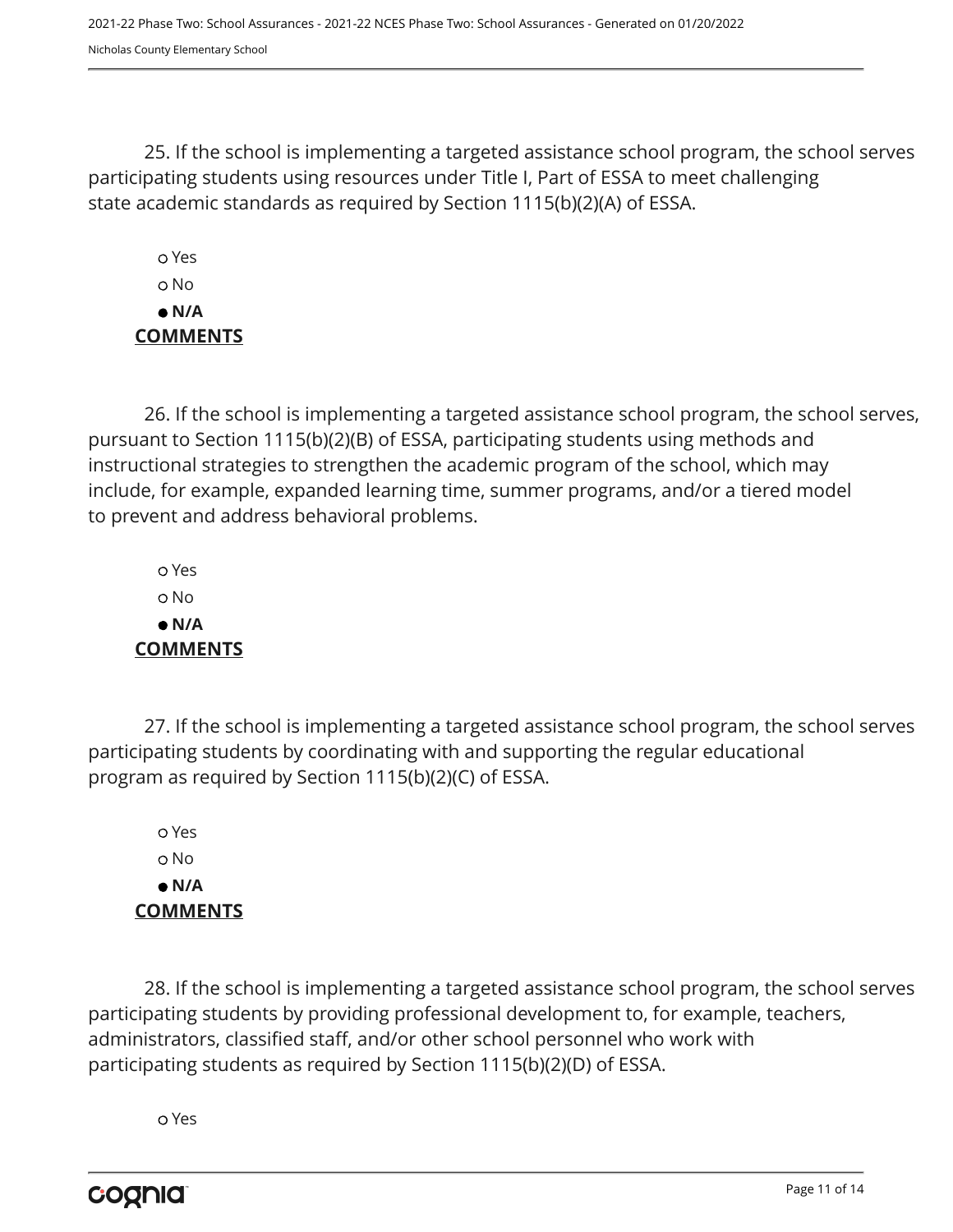No  **N/A COMMENTS**

29. If the school is implementing a targeted assistance school program, the school serves, pursuant to Section 1115(b)(2)(E) of ESSA, participating students by implementing strategies to increase the involvement of parents of participating students in accordance with Section 1116 of ESSA.

 Yes No  **N/A COMMENTS**

30. If the school is implementing a targeted assistance school program, the school serves participating students, to the extent appropriate and applicable, by coordinating with other federal, state, and local programs, including but not limited to the implementation of improvement activities in schools identified for comprehensive or targeted support and improvement, as required by Section 1115(b)(2)(F) of ESSA.

 Yes No  **N/A COMMENTS**

31. If the school is implementing a targeted assistance school program, the school serves participating students by reviewing the progress of participating students on an ongoing basis and revising the targeted assistance program, if necessary, to provide additional assistance to meet challenging state academic standards as required by Section 1115(b) (2)(G) of ESSA.

 Yes No  **N/A COMMENTS**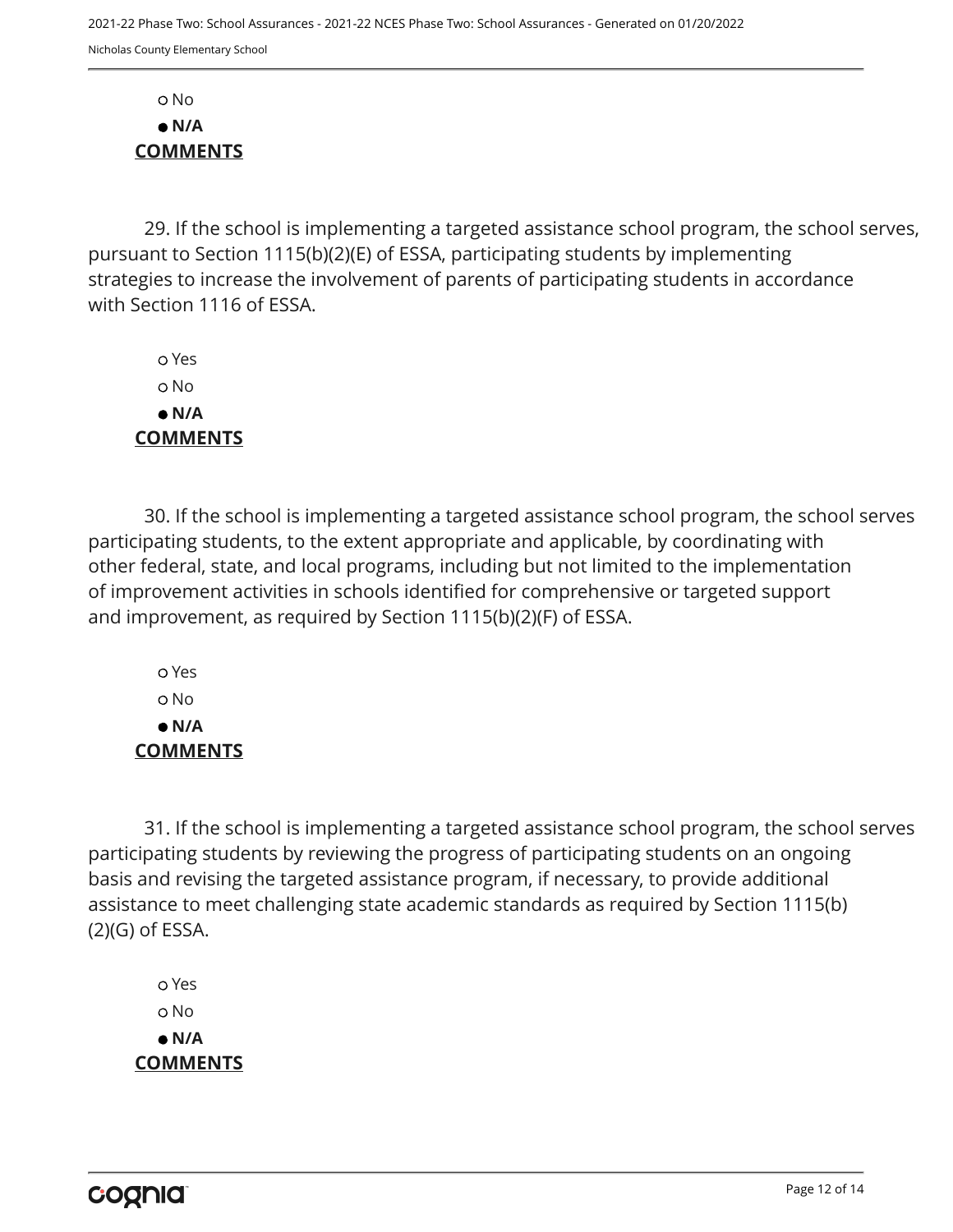#### Schools Identified for Targeted Support and Improvement

32. If identified for targeted support and improvement, including additional targeted support and improvement, pursuant to Section 1111(d)(2) of ESSA, the school developed and implemented a plan to improve student outcomes that, among other items, was informed by all indicators, including student performance against long-term goals; included evidence-based interventions; and, approved by local leadership. For reference, "evidence-based" is defined in ESSA Section 8101(21).

 Yes No  **N/A COMMENTS**

33. If identified for additional targeted support and improvement pursuant to Section 1111(d)(2)(C), the school developed and implemented a plan to improve student outcomes that also identified resource inequities to be addressed through implementation of such plan.

 Yes No  **N/A COMMENTS**